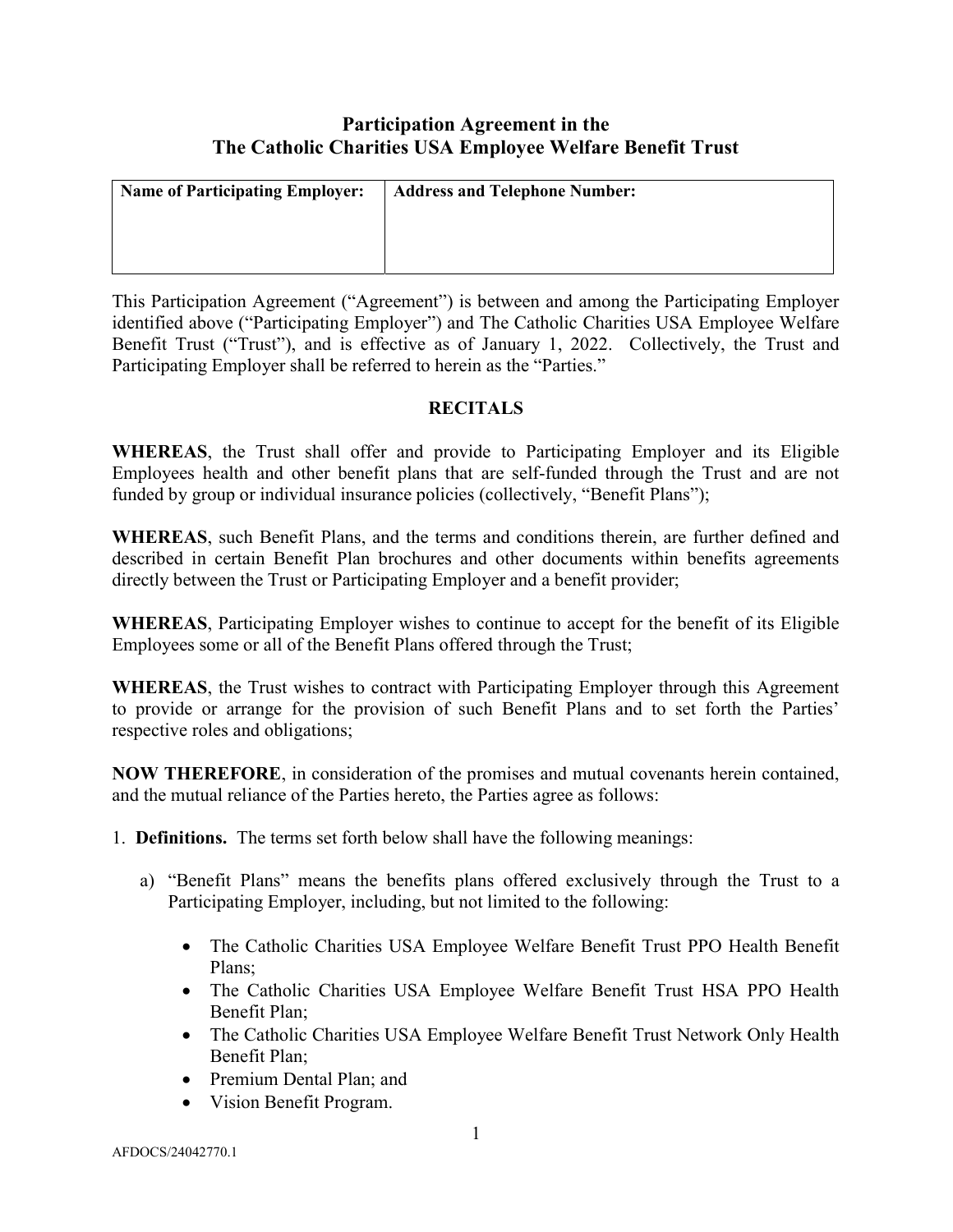- b) "Participating Employer" shall have the same meaning identified above.
- c) "Eligible Employee" means an individual who is: (1) a full-time employee of a Participating Employer, working a minimum of thirty hours per week; (2) an employee as specified in (1) above who is on an authorized leave of absence from Participating Employer; (3) a retiree of Participating Employer, provided the requirements of Section 5.h of this Agreement are met, or (4) a part-time employee of a Participating Employer, working less than thirty hours per week and eligible for dental and/or vision coverage under the eligibility requirements established by his or her Participating Employer for such for dental and/or vision coverage.
- d) "Authorized Benefits Representative" means the job title or titles that the Participating Employer has designated to identify the persons who are authorized to communicate with the Business Associates of the Benefit Plans on matters that include protected health information as defined by Health Insurance Portability and Accountability Act of 1996.

2. Participation Requirements. Each Participating Employer shall meet the following underwriting and participation requirements:

- a) For employee health or medical coverage, contribute at least 75% of the monthly premium for coverage for a single Eligible Employee of the least expensive health or medical plan offered by both the Trust and Participating Employer, unless an exception to such contribution requirement has been approved in writing by the Board of Trustees of the Trust;
- b) If dental coverage is offered to Eligible Employees, contribute at least 50% of the monthly premium for coverage for a single Eligible Employee, unless an exception to such contribution requirement has been approved in writing by the Executive Committee of the Board of Trustees of the Trust;
- c) Any contributions of a Participating Employer shall be held subject to the terms and conditions of the Trust; and
- d) A Participating Employer shall not offer any health/medical, dental or vision plans that are not one of the Benefit Plans offered by the Trust, without the express written consent of the Board of Trustees of the Trust.

3. Enrollment for Coverage. Upon receipt and approval of a complete enrollment application and other requested material (including evidence of insurability, if required), coverage for an Eligible Employee under any Benefit Plan should be made by a Participating Employer by entering such Eligible Employee's enrollment information in the system of record designated by the Trust, or an alternative benefit administration system pursuant to the requirements of Section 5.i of this Agreement. A Participating Employer shall enter such enrollment information before the Eligible Employee's start date, but in no event later than 31 days from the date of the Eligible Employee's eligibility, or if earlier as required by the applicable rules in Internal Revenue Code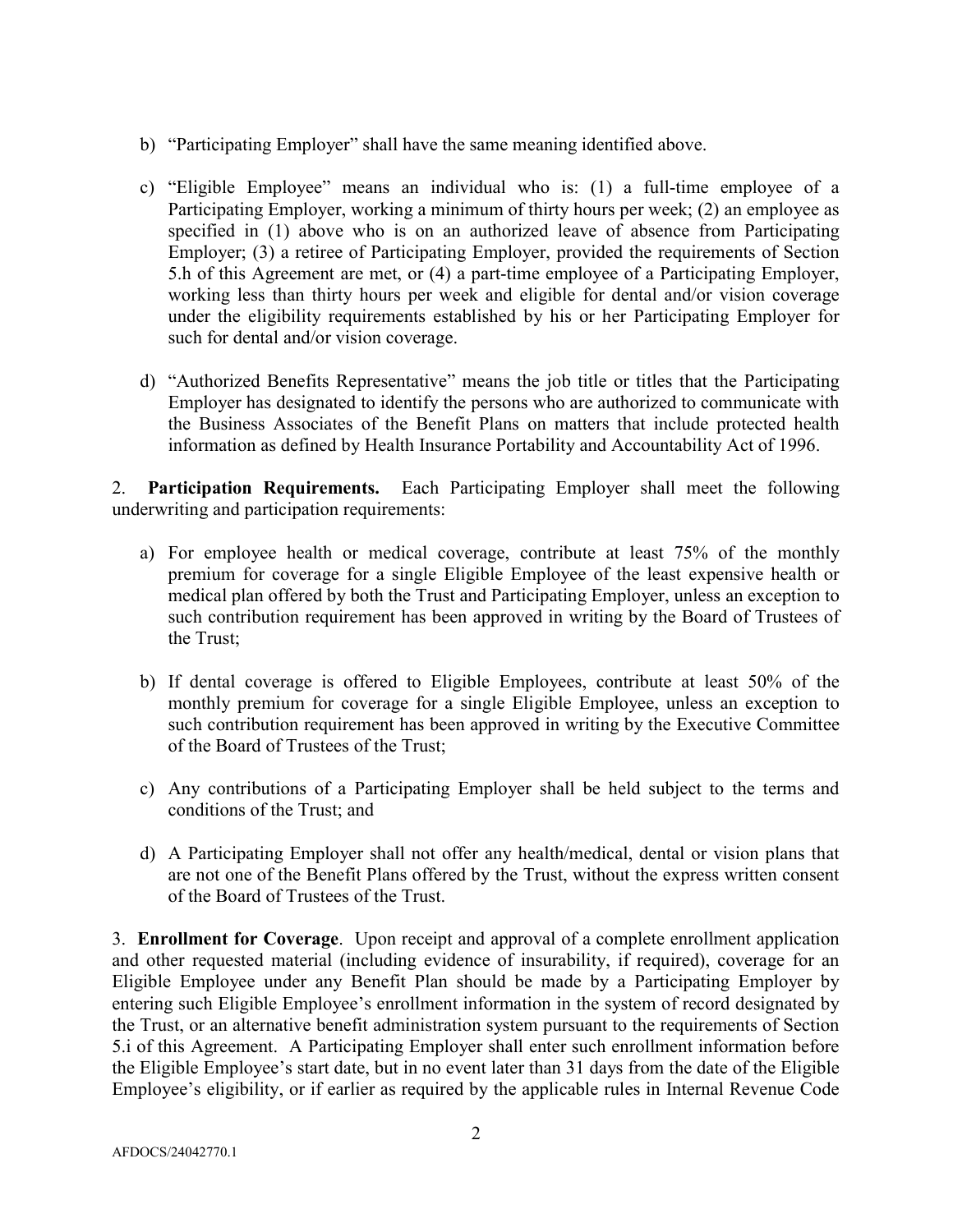Section 125 and the regulations thereunder (specifying the requirements for pre-tax benefits under a cafeteria plan.) It is strongly recommended the Participating Employer maintains records of attestation by employees who elect FSA without enrollment in a Trust health plan. The employee should attest that they or their spouse is enrolled in another ACA-compliant health plan to be enrolled in FSA only.

4. Premium Due Date. Premiums from each Participating Employer are due and payable within thirty-five days of the date printed on the invoice sent from the Trust to the Participating Employer. Time is of the essence with respect to premium payments. If a premium payment is not received within sixty days after the due date, coverage under the Benefit Plans is subject to termination by the Trust.

5. Participating Employer Obligations. Each Participating Employer agrees to do the following:

- a) Submit complete enrollment information for each Eligible Employee no later than the time specified in Section 3 of this Agreement and retain an internal record of such enrollment information;
- b) Inform Eligible Employees of their eligibility for coverage under the applicable Benefit Plans, including COBRA coverage;
- c) Provide Eligible Employees with a copy of all applicable Certificates of Coverage, Benefit Plan brochures and any other Benefit Plan related documents per ERISA and IRS regulations;
- d) Advise each Eligible Employee of such employee's cost of coverage(s) elected by the Eligible Employee, the method by which payment is to be made, and any benefit changes thereto;
- e) Advise Eligible Employees as to when coverage shall commence based upon the aforementioned provisions;
- f) Advise the Trust of any material changes in eligibility or contribution rates or requirements, including, but not limited to:
	- i. Immediately notify the Trust of a Participating Employer's intent to change eligibility requirements. Any such proposed changes shall be effective as soon as administratively possible after approval by the Trust; and
	- ii. Provide written confirmation of contribution rules and cost sharing rates to the Trust each year no later than the September  $1<sup>st</sup>$  prior to the beginning of the calendar year in which such rules and rates shall be effective.
- g) Furnish to the Trust in a timely manner, upon request, all information, records and documents, including, but not limited to demographic/claims records and documents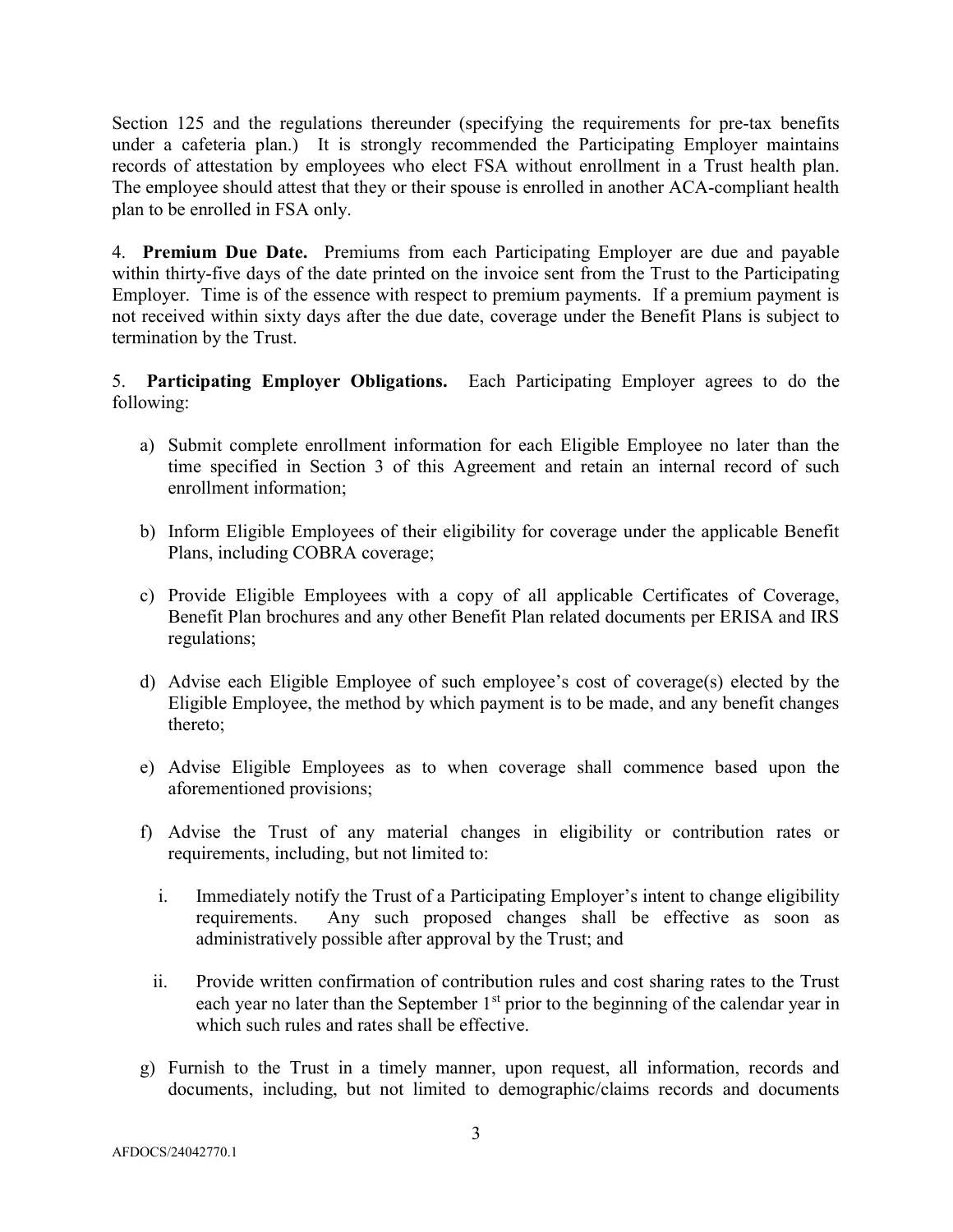necessary for the billing and plan administration, and underwriting of the Benefit Plans, and annual plan audit; and

- h) If a Participating Employer intends to offer coverage for its retirees under the Trust, provide a copy of its retiree policy and any additional information requested by the Trust to the Trust no later than the September  $1<sup>st</sup>$  prior to the beginning of the calendar year in which employees shall be permitted to elect retiree coverage, or as otherwise may be required by the Trust, but with not less than thirty days' notice to the Trust from the Participating Employer.
- i) Supply data and information to the Trust and/or the delegate of the Trust using the system of record designated by the Trust (currently 4myBenefits powered by PlanSource), or upon advance agreement of the Trust and/or the delegate of the Trust, supply data using an alternative benefit administration system; and
- j) Identify one or more job title as the Authorized Benefits Representative, and update the title in the event such job title changes by providing the Notice prescribed by Section 9.

Job Title(s) of Authorized Benefits Representative(s):

- k) Maintain a Cafeteria Plan Document/Section 125 Plan Document in accordance with IRS guidelines and regulations. This is required at the Employer level to deduct employee contributions through payroll deduction on a pre-tax basis.
- l) Maintain records of attestation by employees who elect to make FSA contributions without enrollment in a Trust health plan. Such employees shall attest that he/she and/or his/her spouse is enrolled in another ACA-compliant health plan to be enrolled in the FSA program only.

6. Records & Information. Records which contain an Eligible Employee's protected health information shall be maintained, used or disclosed by the Trust, and their respective representatives or agents, in accordance with the Privacy and Security Standards of the Health Insurance Portability and Accountability Act of 1996. The records may include, but are not limited to:

- a) the enrollment information on all Benefit Plan participants;
- b) the effective date of coverage, and any changes to such effective date for each Benefit Plan participant; and
- c) claims information and enrollment information.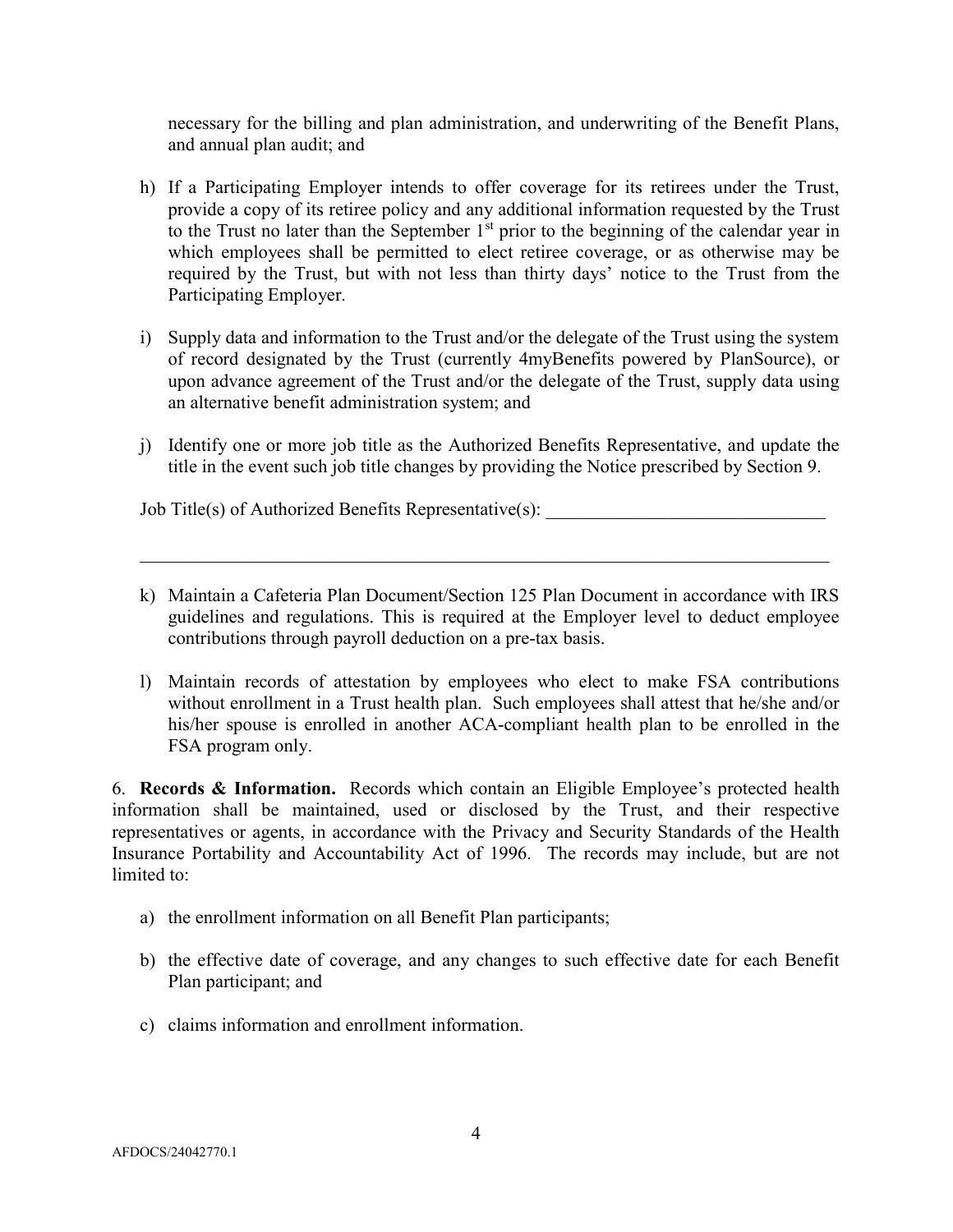### 7. Termination.

- a) The Trust shall have the right to terminate the participation of any Participating Employer in all or part of this Trust for non-payment of any premium due or for non-compliance with any of the requirements set forth in this Agreement.
- b) A Participating Employer shall have the right to completely terminate its participation in the Trust or terminate coverage of one or more Benefit Plan offered to its Eligible Employees under the Trust by providing the Trust written notification of such termination not less than ninety days prior to the next following renewal date. The effective date of a complete termination of participation or the termination of coverage under one or more Benefit Plan shall be the next following renewal date.
- c) As of the effective date of the termination of participation or the termination of coverage of any Benefit Plan of a Participating Employer, no additional premium payments shall be due to the Trust by the Participating Employer (except as shall be required under 7.d below) and no premium or other payments made by the Participating Employer shall be returned to the Participating Employer. Claims incurred prior to the effective date of termination shall be processed in accordance with the Benefit Plans' terms and provisions.
- d) If a Participating Employer is covered by provisions requiring continuation of group coverage under the State and Federal laws (e.g., Consolidated Omnibus Budget Reconciliation Act of 1985, "COBRA"), its Eligible Employees and their covered dependents shall continue as group members for the period of time required there under.
- e) Upon termination of the Trust, until the Trust funds are exhausted, the Trustees shall apply the remaining assets of the Trust fund in a uniform and nondiscriminatory manner. The Trustees shall use the Trust funds in accordance with the terms and provisions of the Trust to provide benefits to participants and to pay reasonable expenses of the Trust. Upon the termination of the Trust, in no event shall any Trust assets be allowed to revert to the benefit of the Trust.
- f) In the event of a participant's retroactive termination of benefits under the Trust, regardless of the effective date or when the termination is entered into the system in accordance with the procedures established by the Trust, the Trust shall issue a retroactive premium credit not to exceed thirty days. If benefits are paid or fees are incurred for services rendered to a terminated or ineligible participant after the date of termination but before notice of the termination is entered into the system in accordance with the procedures established by the Trust, the Participating Employer shall reimburse the Trust for all such benefits and fees.

8. Changes In Coverage or Rates. Rates and benefits are subject to change as of January 1 of each year. Whenever possible, the Trust shall provide sixty days notification to all Participating Employers prior to any change in the Trust coverage or rates. If sixty days notification is not reasonably possible, the Trust shall provide notice of such changes as soon as practicable.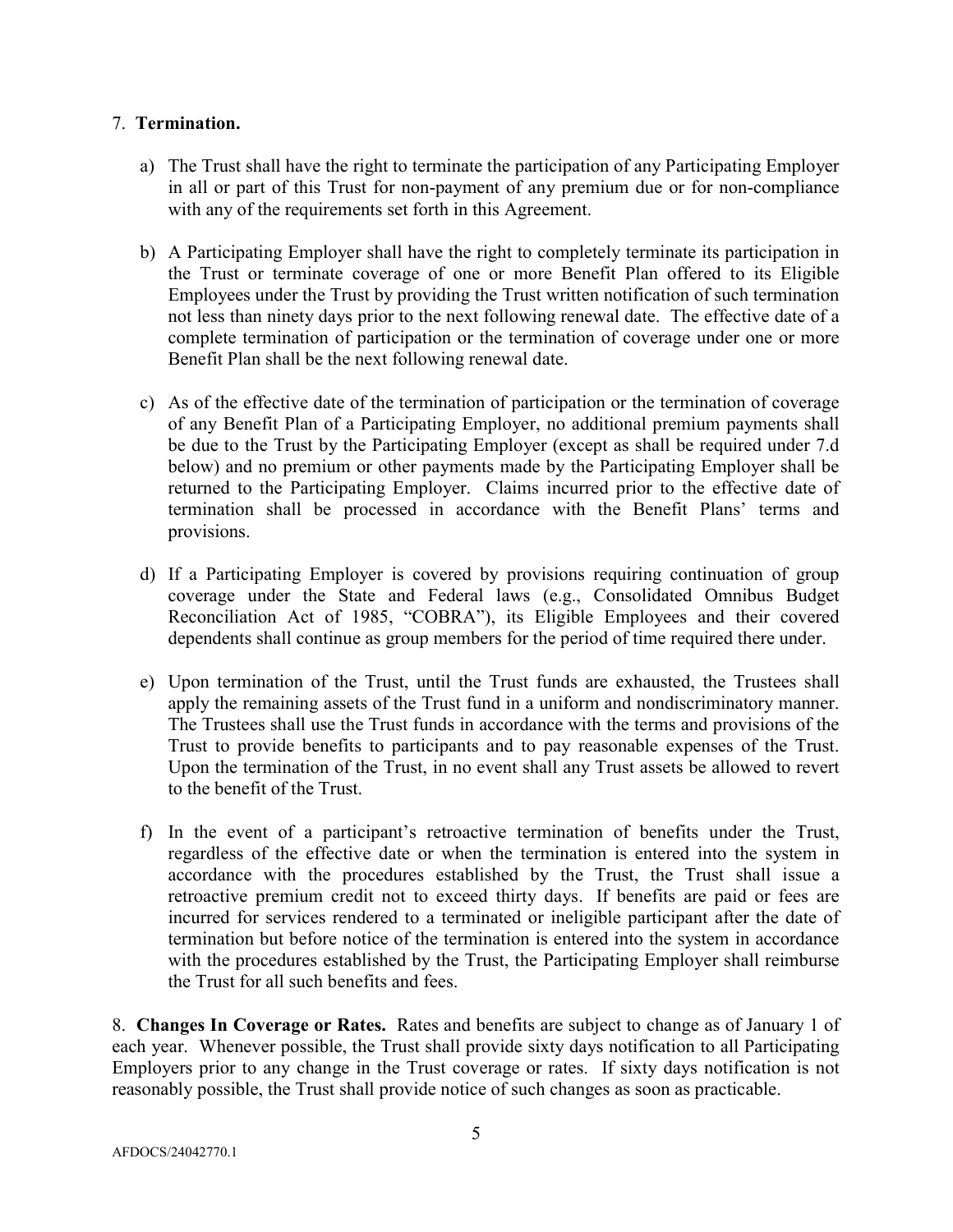9. Notices. Other than with respect to the above Section 8, any notice required under this Agreement shall be in writing and shall be deemed given or delivered if sent by certified or registered mail, return receipt requested, postage prepaid (which shall include delivery by commonly recognized overnight carrier) at the address set forth below:

The Catholic Charities USA Employee Welfare Benefit Trust:

Attention: Chair, Board of Trustees of the Catholic Charities USA Employee Welfare Benefit Trust 2050 Ballenger Avenue, Suite 400 Alexandria, VA. 22314

Participating Employer:

10. Assignability. This Agreement and responsibilities thereunder may not be assigned, delegated, or transferred by Participating Employer without the express written consent of the Trust.

11. Governing Law. This Agreement shall be governed in all respects by the laws of Virginia.

12. Severance of Invalid Provisions. If any provision of this Agreement is held to be illegal, invalid, or unenforceable under present or future law effective during the term hereof, such provision shall be fully severable. This Agreement shall be construed and enforced as if such illegal, invalid, or unenforceable provision had never comprised a part hereof, and the remaining provisions shall remain in full force and effect, unaffected by such severance.

13. Waiver. The waiver by either party of any breach of any provision of this Agreement shall not be construed as a waiver of any subsequent breach of the same or any other provision. The failure to exercise any right hereunder shall not operate as a waiver of such right.

14. ACA Reporting. Each Participating Employer shall be responsible for complying with applicable reporting requirements of the Affordable Care Act. Information needed to comply with such reporting requirements shall be provided to each Participating Employer by CareFirst Administrators, or any subsequent entity that provides administrative services to the Trust.

15. Underwriting Methodology. Initial rates for each Participating Employer shall be developed on a Participating Employer's actual historic rate of claims unless the Participating Employer group is too small to have claims data available in which case underwriting assumptions shall be made in conjunction with the Trust's program. Renewal rates shall be developed on the experience based on the entire Benefit Plan. This is consistent with the Trust's intent to minimize costs among Participating Employers and streamline administration of the Benefit Plans, while taking advantage of the benefits of joint purchasing (reduced administrative and reinsurance costs, multi-year rate and performance guarantees). Participating Employer's rates may vary from year to year depending on the actual claims and demographic data available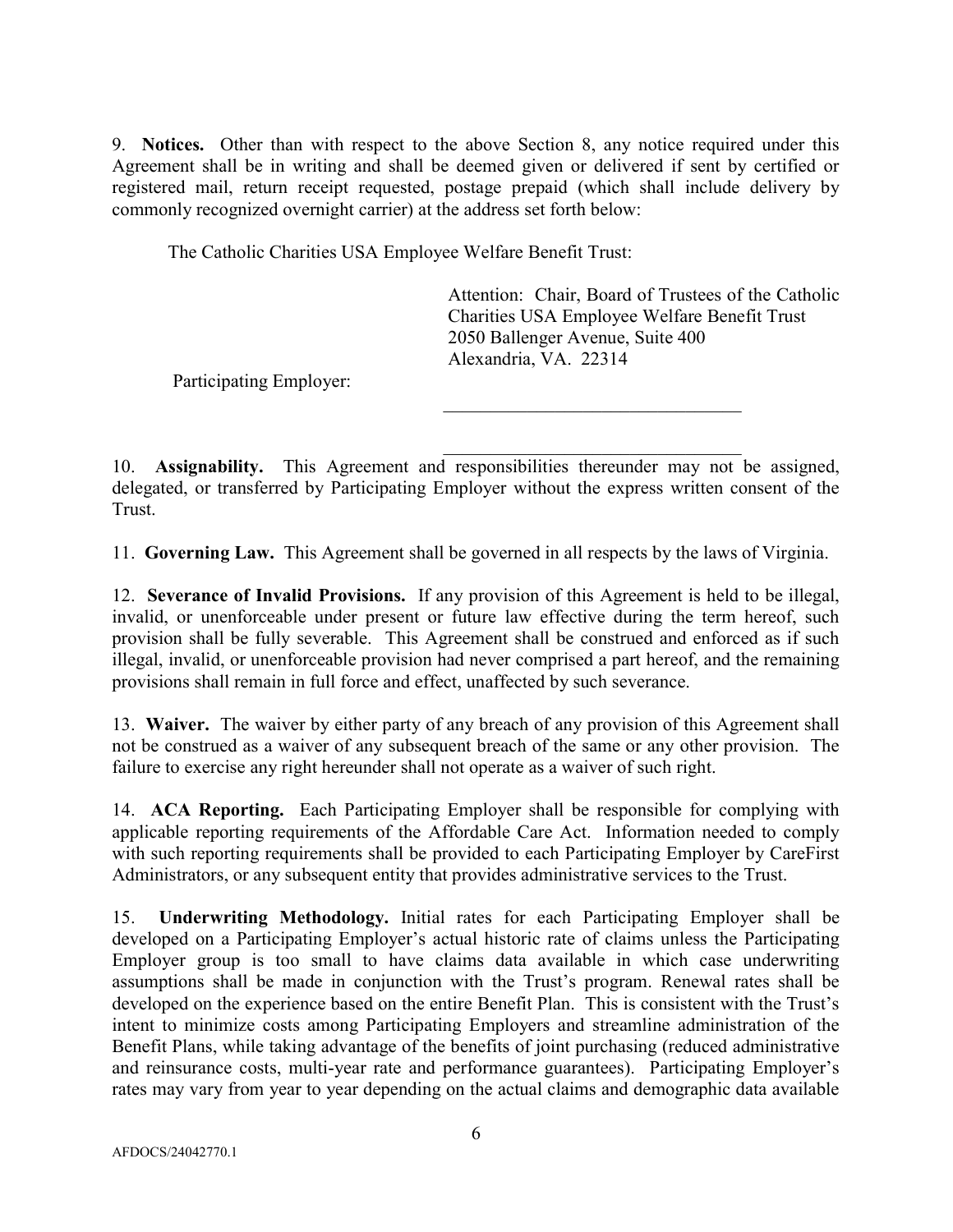at time of membership. The rate change adjustment to determine the benefit cost for Participating Employers shall be based on the following formula using Premium Allocation Methodology.

A Benefit Plan consultant selected by the Trust shall calculate loss ratios for the Benefit Plan based on a review of claims data and administrative services for the review period to establish the loss ratio. The loss ratio shall be calculated as follows:

> Claims paid less claims exceeding stop-loss level + Administrative costs  $=$  Total plan cost  $=$  Loss Ratio divided by total premium

Using the resulting loss ratio, a Participating Employer's rates shall be multiplied by the Benefit Plan's loss ratio to determine the Participating Employer's renewal rate change.

16. Stop-Loss Insurance. Stop-Loss insurance is in place to protect the Benefit Plan from large catastrophic claims (specific stop-loss) and numerous claims (aggregate stop-loss). This insurance protects the financial reserves of the Benefit Plan.

17. Entire Agreement; Modifications. This Agreement contains all the terms and conditions agreed upon by the parties hereto regarding the subject matter of this Agreement. Any prior agreements, promises, negotiations, or representations, either oral or written, relating to the subject matter of this Agreement not expressly set forth in this Agreement are of no force or effect. All additions, modifications and waivers to this Agreement must be made in writing and signed by the Parties

18. Counterparts. This Agreement may be executed in any number of counterparts, all of which taken together shall constitute one and the same agreement.